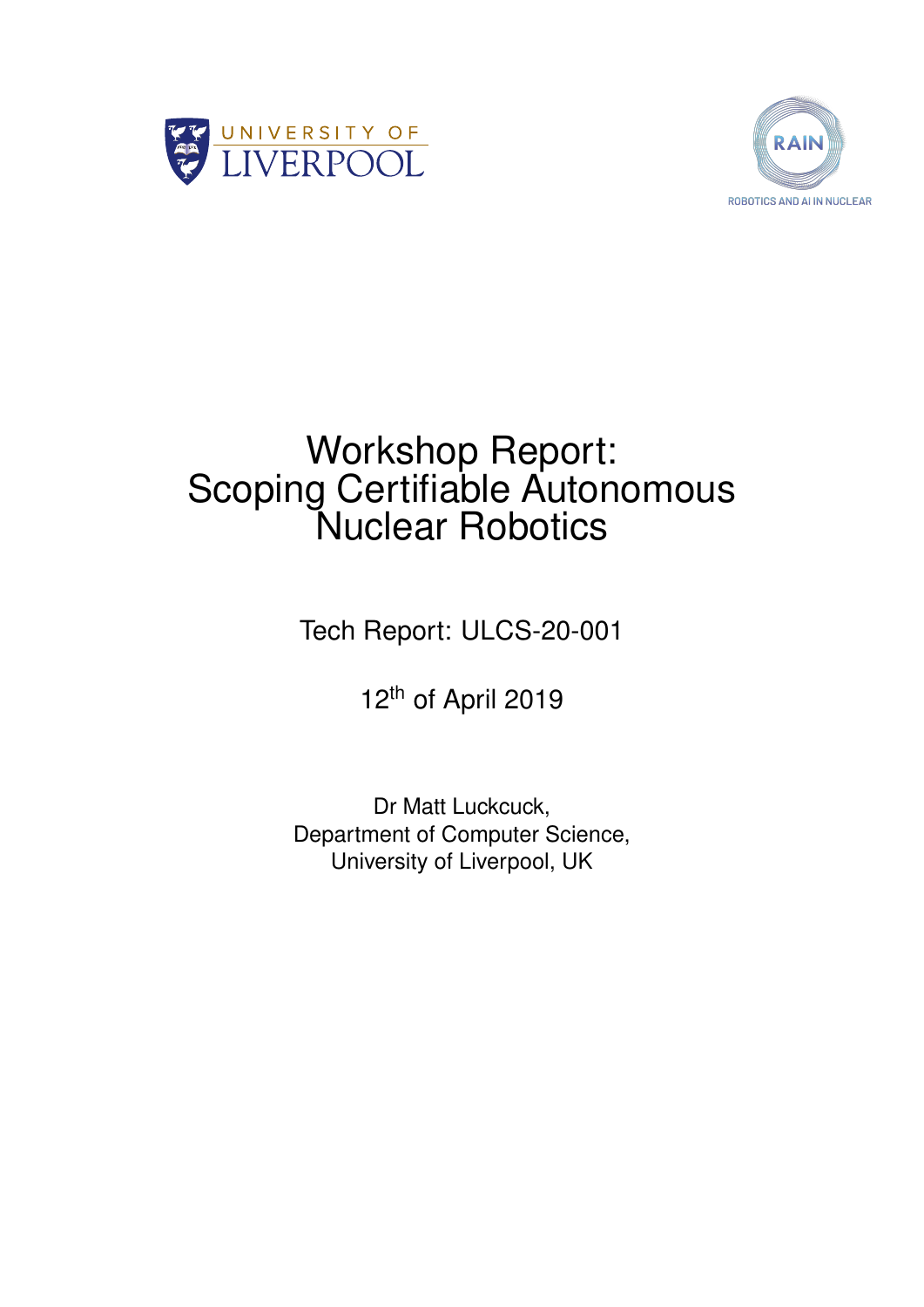# **Contents**

| $\mathbf 1$ | <b>Introduction</b>                      | 3 |
|-------------|------------------------------------------|---|
|             |                                          | 3 |
|             | 2 Case Studies                           | 5 |
|             |                                          | 5 |
|             |                                          | 5 |
|             |                                          | 6 |
|             | 3 Challenges of Remote-Controlled Robots |   |
| 4           | <b>Challenges for Autonomous Robots</b>  | 9 |
| 5           | <b>Conclusion</b>                        |   |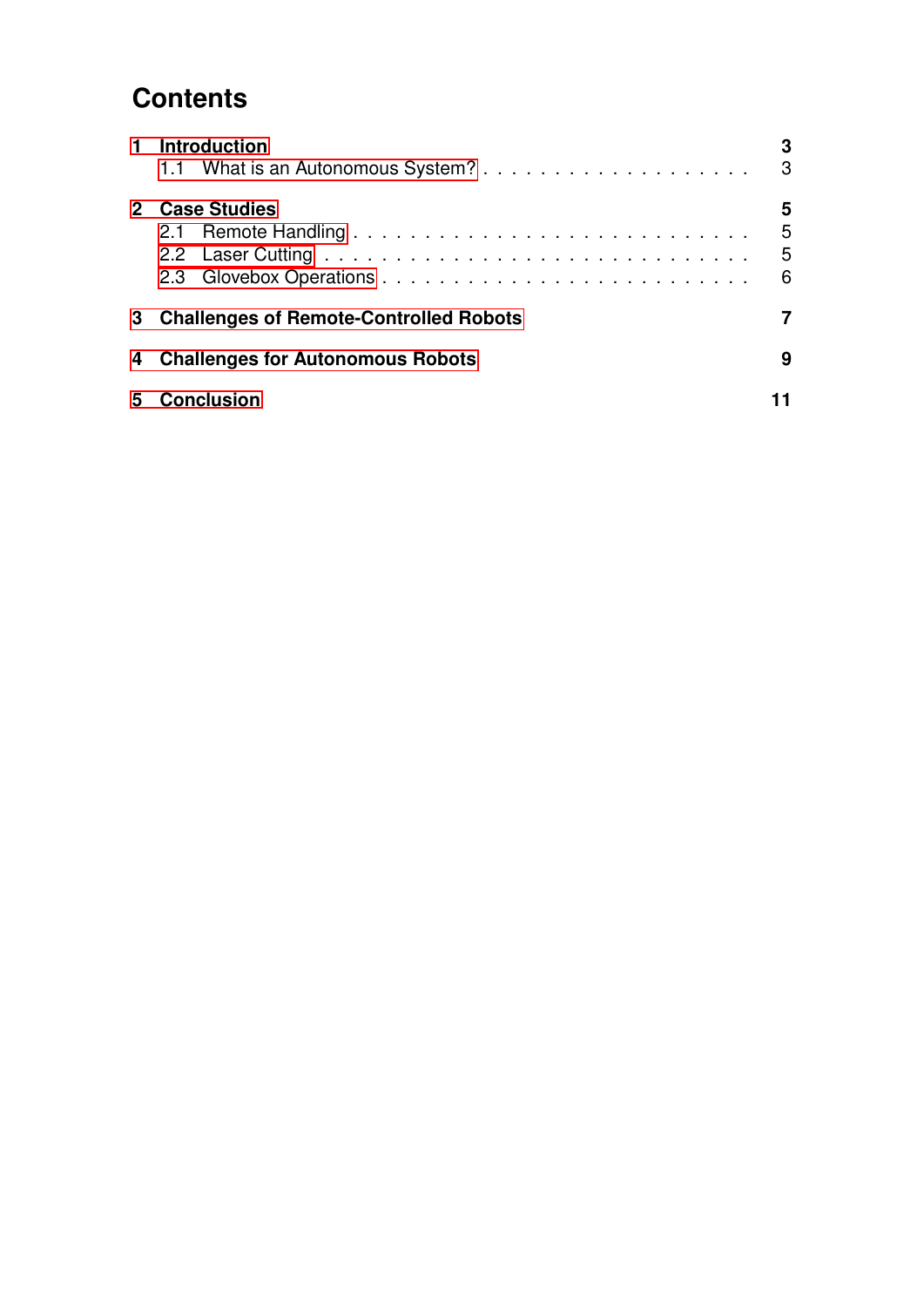# <span id="page-2-0"></span>**1 Introduction**

The Scoping Certifiable Autonomous Nuclear Robotics workshop was held on the 12th of April 2019 in Manchester, UK. The aim was to explore the challenges of obtaining permission to use autonomous robotics on the UK nuclear estate. The workshop had attendees from nuclear operators supply chain, the robotics industry, academia; and, crucially, UK's nuclear regulator, the Office for Nuclear Regulation (ONR).

The workshop centred on four concrete case studies concerning nuclear robotics, provided by nuclear operators. One of these case studies was entirely remote operated, while the other three had some semi-autonomous functions. The attendees divided into four discussion groups, each tackling one of the case studies. The discussion groups explored the changes required to design, verification, and regulation approaches with the introduction of (higher-levels of) autonomy and autonomous systems.

The workshop enabled the sharing of concrete case studies of robotic systems being used, or proposed for use, in the nuclear sector. This proved very helpful to the attendees from the nuclear supply chain and academia. The discussion sessions facilitated sharing of the challenges in engineering safe (and increasingly autonomous) robotic systems for the nuclear industry. The variety of different backgrounds among the attendees made these discussions both rich and interesting. A secondary aim of the workshop was to help foster stronger relationships between members of the supply chain, nuclear sites, the ONR, and academia.

The group discussions were intended to provide insights into the verification and certification processes for nuclear robotics, and examine how these might need to change for increasingly autonomous systems. We were particularly interested in barriers to the introduction of autonomy that were common across nuclear operators, verification techniques for autonomous systems, observations about the current use of safety documentation in the nuclear sector, and any areas where collaboration could help reduce barriers or tackle challenges.

**Organisation.** The workshop was organised by Matt Luckcuck and Michael Fisher, of the Autonomy and Verification Lab at the University of Liverpool<sup>[1](#page-2-2)</sup>. It was funded through the *Robotics and AI for Nuclear (RAIN)* Hub<sup>[2](#page-2-3)</sup> and was strongly supported by the *Office for Nuclear Regulation (ONR)*<sup>[3](#page-2-4)</sup>, who contributed 6 participants.

#### <span id="page-2-1"></span>**1.1 What is an Autonomous System?**

It is important to describe what we mean by an autonomous system in the context of this report. An autonomous system uses artificial intelligence techniques to decide what to do, based on input from its environment, without human intervention. An autonomous system may be *embodied* in a robotic system, so that it can effect its environment.

<span id="page-2-2"></span><sup>1</sup><https://autonomy-and-verification-uol.github.io>

<span id="page-2-3"></span><sup>2</sup><https://rainhub.org.uk>

<span id="page-2-4"></span><sup>3</sup><http://www.onr.org.uk>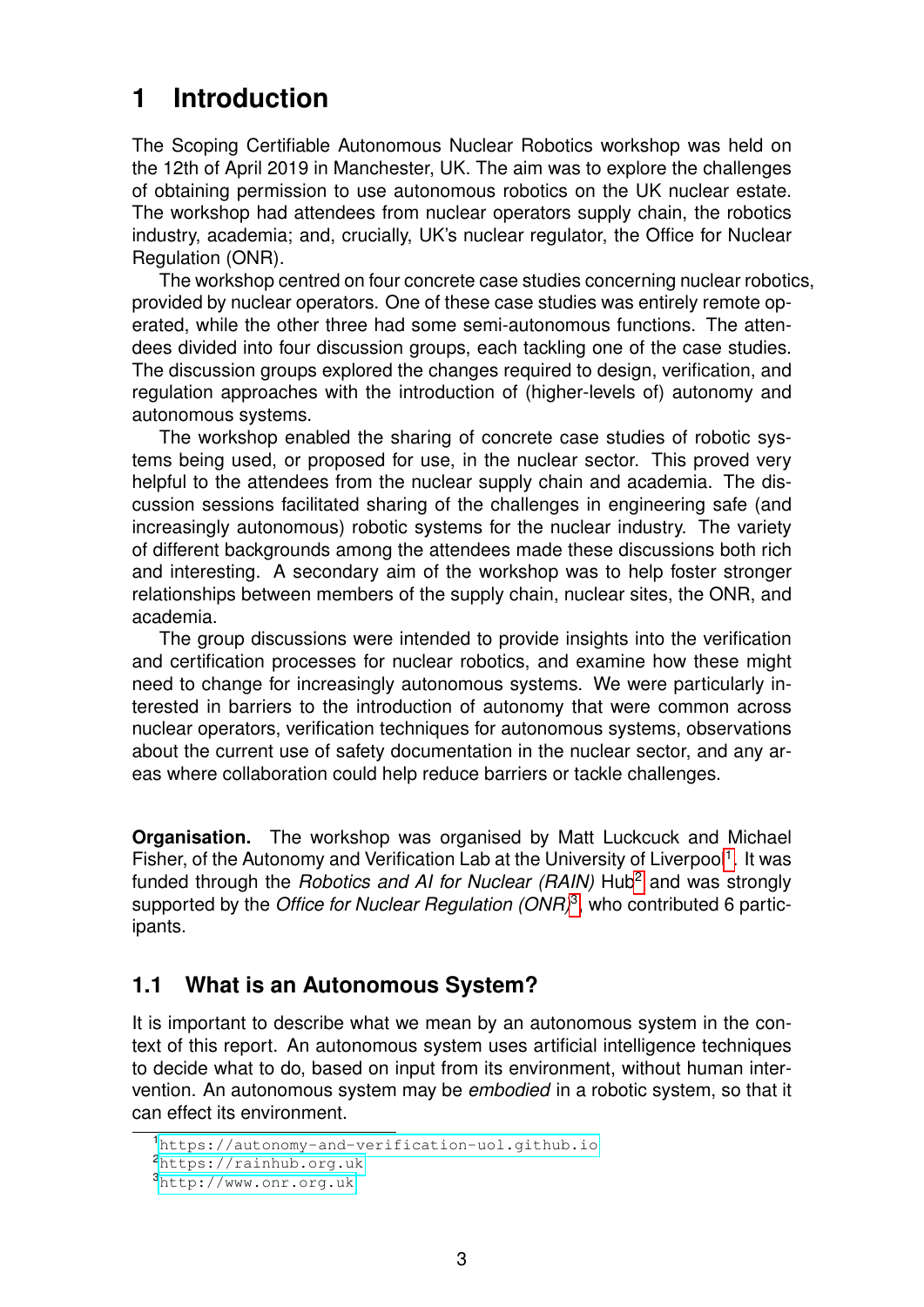It is important to note that autonomy is a spectrum of capabilities and supervision requirements. There are various definitions of levels of autonomy for robotic systems [\[2\]](#page-11-0), some of which were designed for a particular industrial sector but have been reused in other areas (such as the defintions for on-road cars [\[5\]](#page-11-1). These definitions usually describe how a system can range from having no autonomy, to sharing autonomy with a human, up to having full autonomy.

While it makes decisions for itself, an autonomous system can only act within the confines of the actions it has been designed to be able to perform. For example, an autonomous system designed to vacuum floors may decide that once it has finished with this room, it will go and recharge before it finishes the rest of the house. However, it cannot decide to give up cleaning floors and explore the outside world. Similarly, an autonomous system controlling a robot arm designed to safely deconstruct objects might decide which tool to use, but it cannot decide to deconstruct itself.

If we assume that the autonomous system's sensors are providing it with correct information about its environment, the key aspects to look at are the decisions that the autonomous system makes. It can be difficult to ensure that the system's repertoire of actions will always be safe, since actions can have results that the system might not be able to predict. This means that we must ensure the system only chooses each action when (it believes) it is safe to do so. If we imagine a human learning to drive a car, almost every action they can choose *could* be unsafe. The key part of driving is to only choose to perform an action when it is safe to do so.

Autonomy can be implemented using a variety of different artificial intelligence techniques. Some require more up-front work to define the system's available choices, and so are more predictable as a consequence. Others can learn what choices to make from pre-existing data, so can be more flexible and efficient, but also much less predictable. The ability to verify that the system will always choose a safe or secure or ethical action will depend centrally on how the autonomy is implemented. Arguably, for safety-critical systems, the most predictable and analysable techniques should be used for any autonomous components, so that robust verification methods can be used to check the system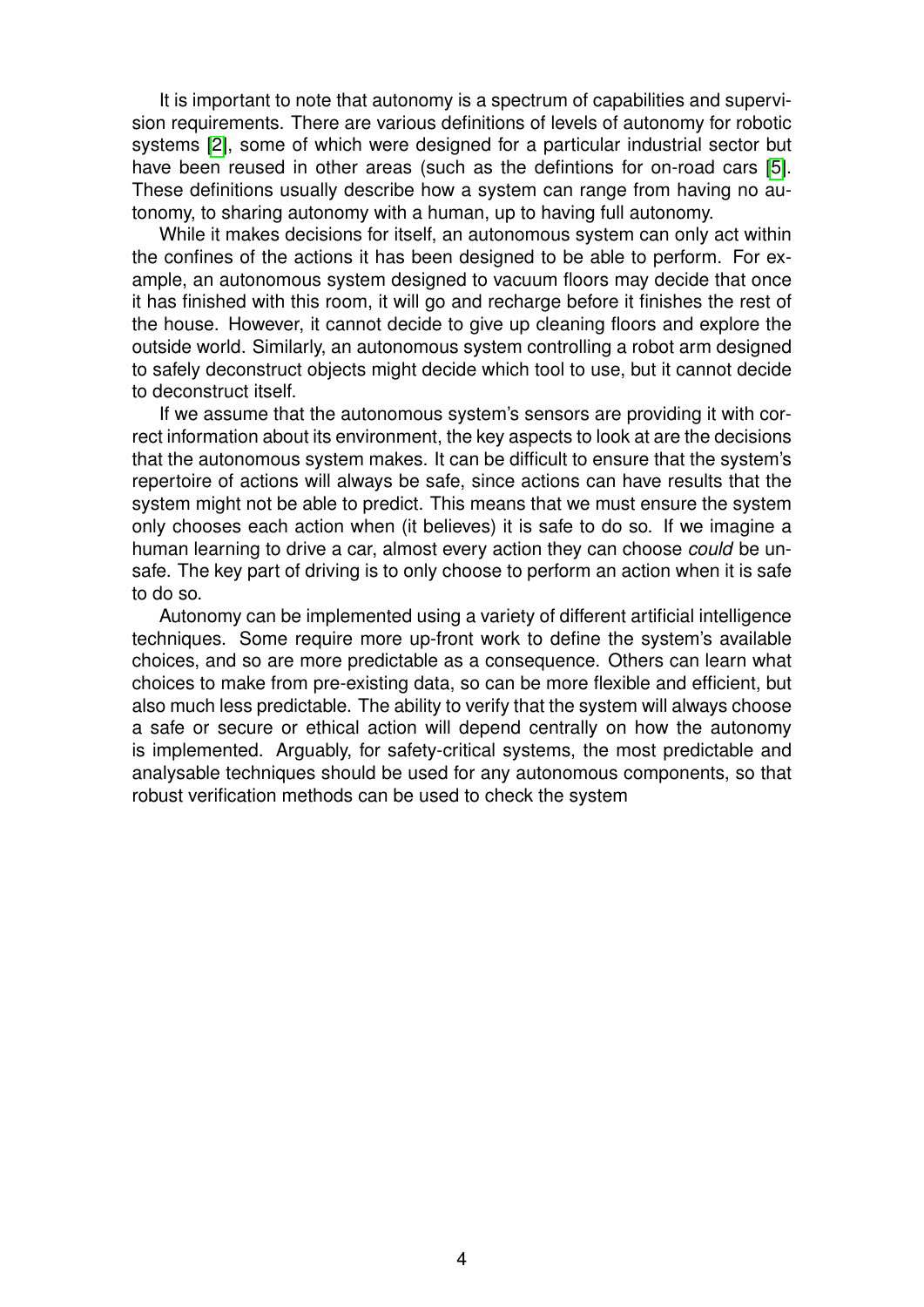# <span id="page-4-0"></span>**2 Case Studies**

The workshop centred on four case studies from nuclear operators. Each was presented by a representative from the respective organisation: **Sally Forbes**, from the UK Atomic Energy Authority (UKAEA); **Howard Chapman**, from the National Nuclear Laboratory (NNL); **Andy Melia**, from Sellafield Ltd; and **Andrew Wallwork**, from the Atomic Weapons Establishment (AWE).

#### <span id="page-4-1"></span>**2.1 Remote Handling**

The UKAEA case study was the MASCOT system, which is a tele-operation system used for remote handling materials in fusion reactors. MASCOT is a pair of robotic arms, where the *slave* arms mirror the actions of the *master* arms as they are manually operated. The master arms receive haptic feedback from the slave end of the system, which provides the operator with some sense of the forces on the grippers.

MASCOT was built to to allow operations inside the JET fusion reactor at the Culham Centre for Fusion Energy (CCFE), UK (while the reactor is off). It enables operators to maintain and clean the inside of the reactor while the residual radiation is still too high for human workers. The UKAEA have adapted various off-theshelf tools to fit the MASCOT grippers. MASCOT has some semi-autonomous functionality, such as being able to move back into a 'home' position.

#### <span id="page-4-2"></span>**2.2 Laser Cutting**

Two of the case studies concerned robotic laser cutting systems — systems under development at NNL and Sellafield. The NNL system uses a robot arm with a laser cutting head to perform cutting experiments on radioactive material. The aim of the NNL system is to demonstrate how a robotic system can be more efficient and produce less waste than conventional cutting approaches, while removing human operators from the active material being cut.

The NNL laser cutting system can operate either manually or semi-autonomously. In manual mode, the operator plans out the cutting path; in semi-autonomous mode the cut's start and end points are selected by the operator, but the cutting path is planned by the system. The operator can also check a virtual run of the planned cut before execution. The robot arm can also switch between its laser cutting head and an environment scanner. Hardware interlocks prevent human access to the cutting area either while the laser is active or the robot is moving. To prevent it cutting the containing wall of the room, the laser cutter can only be activated when it is pointing at the cutting area's (reinforced) backplate.

The Sellafield system also has a robot arm with a laser cutting head, but in their system the material to be cut secured to a rotatable table. The Sellafield system is designed to cut waste materials into smaller pieces and transfer those pieces into a waste drum, without direct operator intervention. The waste materials are likely to be significantly contaminated, so implementing a robotic solution helps to reduce human contact with these contaminated materials.

The waste item is scanned before being clamped on to the rotatable table. The scan is used to develop a cutting path plan, which the system uses to control the robot arm and laser cutting head. The cutting plan can be stepped through, or run automatically from start-to-finish. Human access to the cutting room is not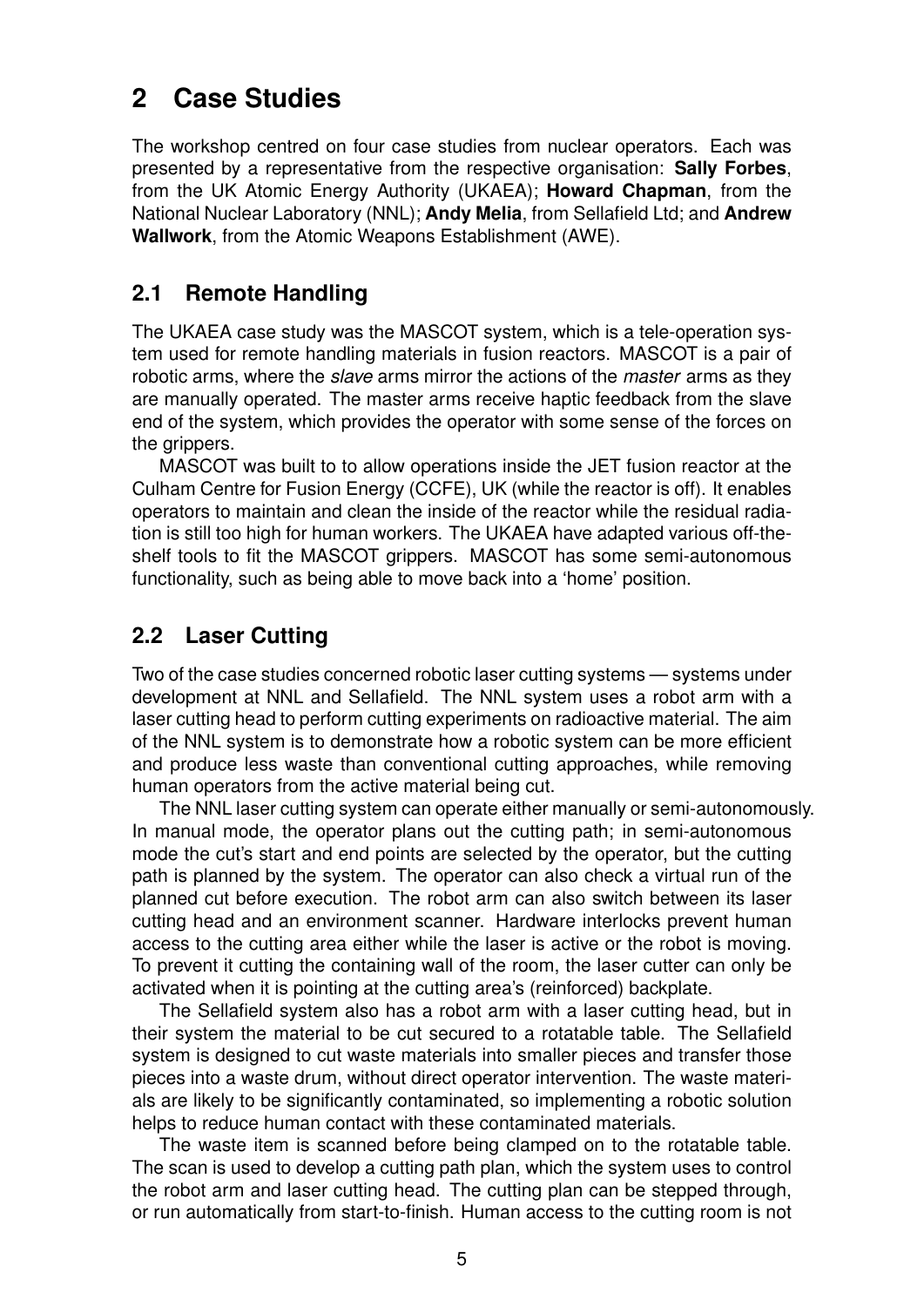allowed during normal operations. A 'fuse curtain' is used to remove power to the system if the laser cuts outside of the safe cutting area.

#### <span id="page-5-0"></span>**2.3 Glovebox Operations**

The AWE case study uses a robotic arm inside a glovebox $4$  (or simply a containment box, since the robot arm removes the need for gloves) to manipulate active materials without human contact. This case study is entirely remote controlled, with an operator using a haptic interface at a workstation physically removed from the glovebox. This removes humans from the potential exposure to various radiological hazards and has the potential to reduce handling mistakes that can occur when using the thick gloves.

Since the robotic arm is only remote controlled, there is no autonomous system currently making decisions. To ensure that humans cannot be physically injured by the robot arm, there will be controls on glovebox access. Further, the remote control system must be designed to prevent the operator breaching the containment of the glovebox, which would be easier to do by accident than with a traditional glovebox because of the power of the robot arm.

<span id="page-5-1"></span><sup>&</sup>lt;sup>4</sup>In this context, a glovebox is a sealed container with built-in gloves that allow an operator to manipulate objects inside the box without breaking containment.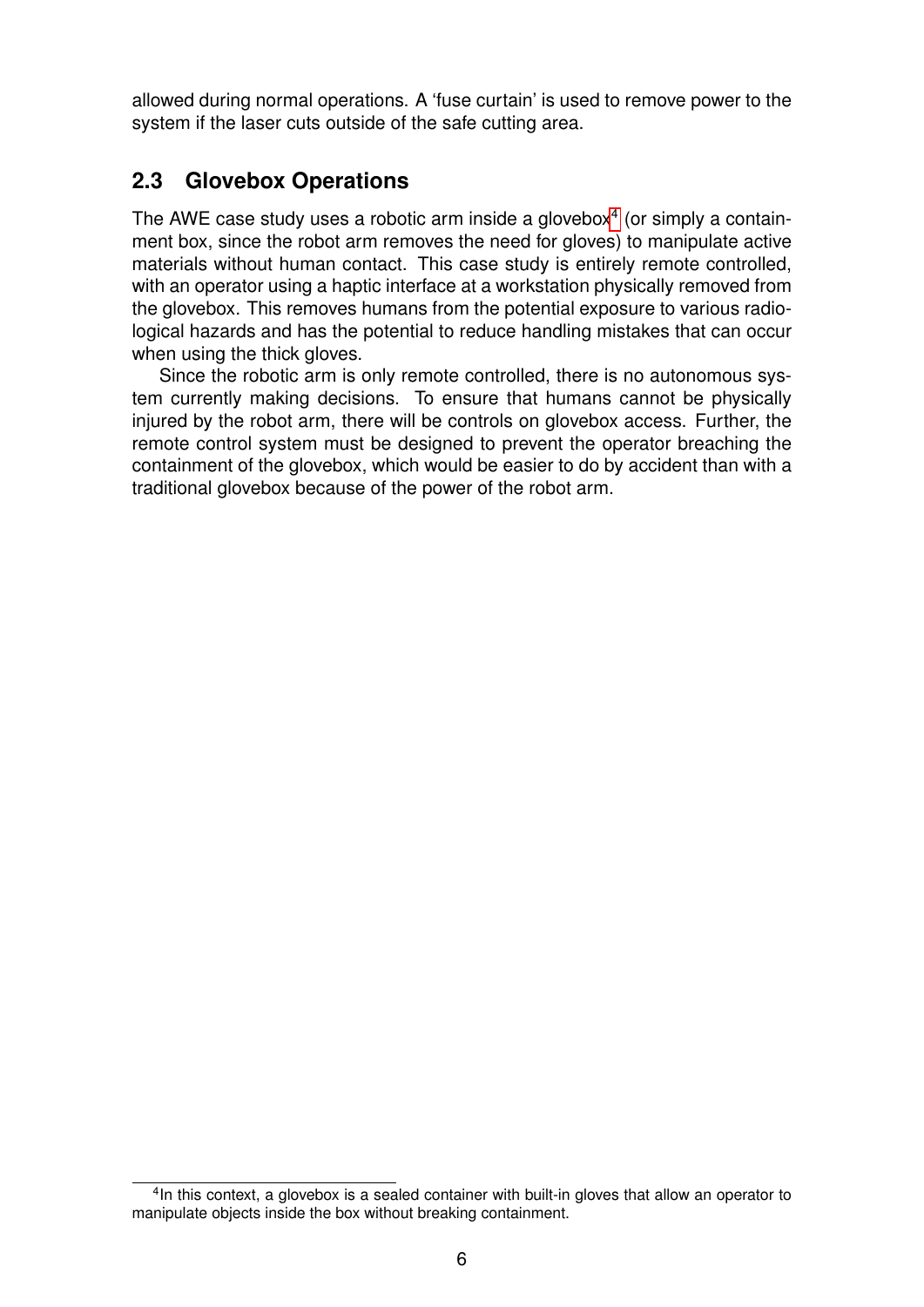# <span id="page-6-0"></span>**3 Challenges of Remote-Controlled Robots**

The first discussion session focussed on the hazards of the four case studies, described in Sect[.2,](#page-4-0) as they are now. The challenges raised during the discussion were mostly concerned with the introduction and use of remote-controlled robotic systems, because of the low levels of autonomy currently envisaged in the case studies (see Sect[.2\)](#page-4-0).

The first concern was the ability of the robotic system to perform its task correctly. Cutting tasks can produce both dust and fumes, which may be chemically or radiologically dangerous, as well as sharp edges, which can be dangerous to humans or the robot itself. Since they are predictable, these sorts of hazards can be designed for.

A less predictable hazard is the robotic system making a mistake: performing a cut incorrectly or mis-handling material. These potential hazards could cause chemical or nuclear emissions, so they need to be mitigated. However, these sorts of hazards (both the predictable and less predictable varieties) are also present with a human performing the task directly. This suggests that the types of hazard mitigation and certification evidence used when there is a human operator provide a useful starting point for a robotic (or even autonomous) system.

There was also concern about the robot itself malfunctioning in some way. For remote-controlled robots, the operator might perform the task incorrectly or give some incorrect instruction. Also, the robot's control system (both hardware and software) could fail. Any of these could cause the robot to damage itself (laser cutting gone wrong, for example) or the physical containment of its environment (a robot arm crashing into a wall, for example). Again, a human performing a task will have similar hazards. An operator might perform a step or the entire task wrong or injure themselves. So looking at how these hazards are mitigated for a human operators would be a good place to start. However, this will not cover all hazards, for example: a human is less likely to be able to damage containment, because the containment was designed with human strength in mind.

Another impact of introducing a robotic system into nuclear sites that was identified, was on the design of the facilities themselves. There was some discussion that introducing a robotic system might expand the system's operating environment to include the working area of the remote-control operator, and the robot's maintenance and storage areas. It could extend further, to how the robot is transported between maintenance, storage, and operating areas. These concerns are, again, present with a human operator performing a task. The hazards involved in its maintenance, storage, and transport of a manual tool would also need to be considered alongside its actual use. However, using a robotic system will require some different considerations because of things like their size and complexity. These considerations may lead to changes in facility design.

Finally, there are several human aspects that will change after the introduction of a robotic system. Each of the case studies takes measures to mitigate the risk of harm to humans by separating the robot from humans, particularly during the robot's operation. Various methods of doing this were suggested, including software systems, hardware interlocks, and workplace protocols. It is likely that several methods will be used in parallel, as defence-in-depth. Even if the system is powered down (or similarly immobilised) for cleaning, maintenance, or upgrades, the staff involved in these tasks may still be exposed to chemical or radiological risks.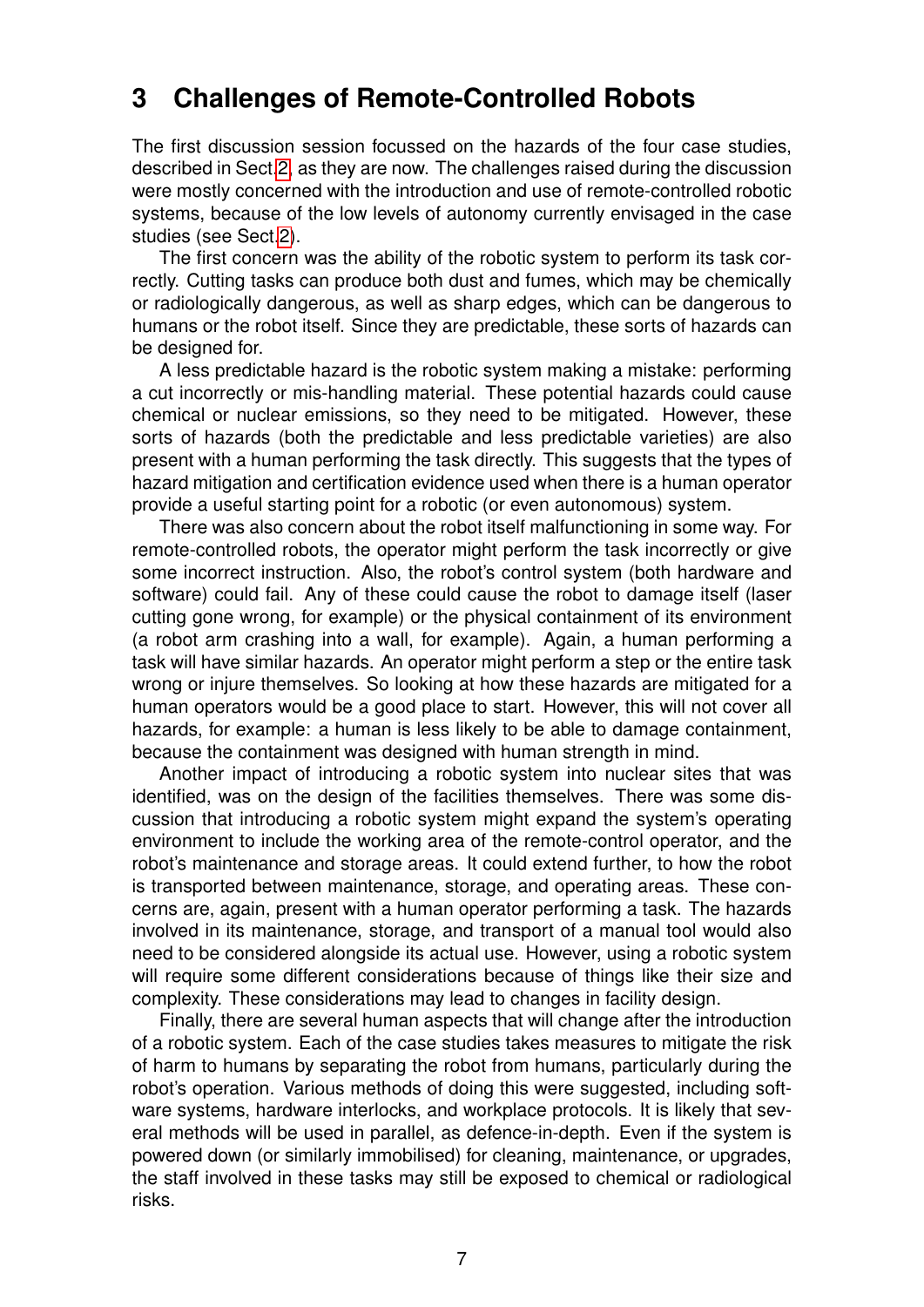A similar concern was that the robot failing (either a mechanical failure of the hardware or a technical failure of the software) brings humans back to the hazardous situation that the robot was introduced to deal with. Fail safe options were discussed, to reduce the risks of recovery or removal of the robot in these situations. Examples include always being able to remove the robot to a safe maintenance areas, and unsafe cuts mechanically triggering the removal of the power supply to the robot.

The approaches to mitigating the identified hazards suggested, and then providing evidence of the efficacy of this mitigation, predominantly focussed on the physical. One of the traditional methods of mitigating a hazard in the nuclear sector has been to contain the hazardous situation in a sealed and constrained environment. But containing a robotic system could have a knock-on effect for the maintenance or upgrade of the system, which is likely to be performed by humans and will likely change over the long-term use of such systems. As previously described, these activities bring humans back into contact with the hazardous situation. Here, the hazards could come from the material the robot is working with or from the robot itself.

The discussions about providing evidence for the safety of the robotic system focussed on demonstrations. Some were physical demonstrations, for example the proposed containment surviving after an impact from the robot; others were simulation demonstrations, of the movement planning for example. While these demonstrations are useful, they are inherently only showing one set of possible behaviours. They show that the containment *may* survive an impact from the robot, and that the movement plans *can* be produced correctly, they are not able to show that the system *will* perform as expected. Simulation-based testing does allow large numbers of repetitions with different parameters, which allows some statistical information to be gathered. Plus, there is evidence to suggest that even low-fidelity simulations can replicate many different physical errors [\[4\]](#page-11-2). However, both physical and simulation-based testing are unlikely to be exhaustive.

One gap in the discussion was of the software that is involved in even a remote-controlled robotic system. Hardware interlocks often featured in the discussion of how to secure the robot and its working area. Again, these are useful and should be included; but if the software's safety is ensured as well, it can be part of a defence-in-depth argument for the system's safety. However, the discussions revealed that the default position of most nuclear operators was to not place any safety claims on the software and assume it will fail. Introducing robotic systems, even if they are only remote-controlled, will lead to more (and more sophisticated) software being part of safety-critical systems. Therefore, there is both a necessity and an opportunity for improving the techniques used to specify, design, and verify software used in nuclear systems. This will become even more important with increasing levels of autonomy in these systems, as we discuss in the next section.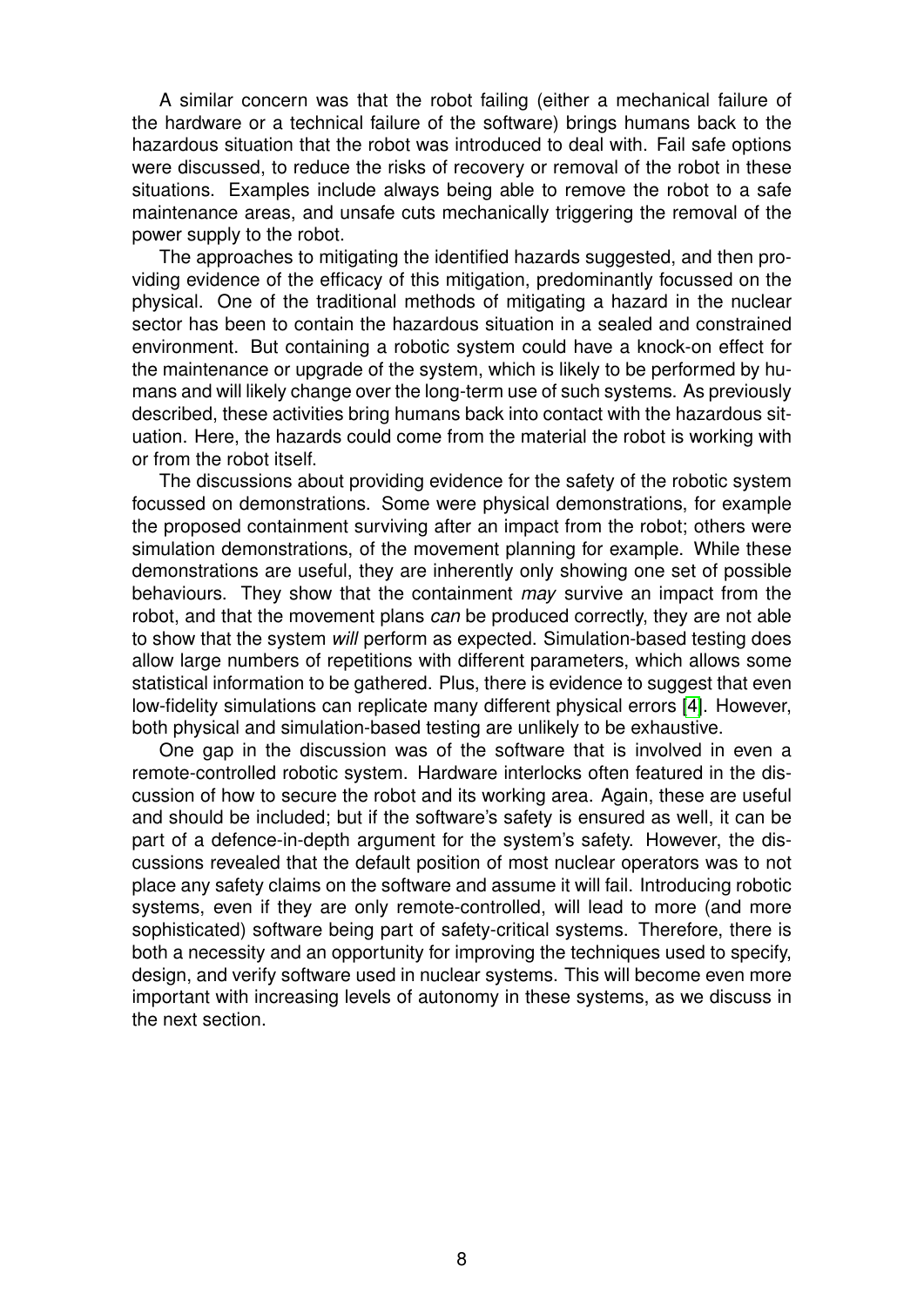## <span id="page-8-0"></span>**4 Challenges for Autonomous Robots**

The second discussion session focussed on the challenges of *autonomous* robotic systems. The same case studies were used, but it was imagined that the system was now autonomous – although the level of autonomy was not specified. The discussion was aimed to expose what kinds of autonomy would be used and for what tasks, what the perceived barriers to its introduction are, and the change in hazards and mitigations caused by its use.

The main application area for autonomy in the presented case studies was route/path planning. The two laser cutting case studies (Sect. [2.2\)](#page-4-2) can already plan the cuts they are going to perform. Here, increased autonomy could, for example, allow the system to choose the start and end points of a cut as well as the path. In each of the case studies, the robot arms could be controlled by an autonomous system to plan and execute their movement. While useful, this is clearly not a leap to be made all in one go, nor without careful examination of the particular task(s) that the system is intended to perform.

Examining the task(s) that an autonomous system will perform is key its design being safe, especially in safety-critical situations. A correct and detailed task description is vital to the verification of the system. Tasks that are dangerous to humans or dull and repetitive could be handled by an autonomous system that can take the key decisions needed in the context of that task. For a complex task that contains some dangerous or dull elements, a skilled human operative could cooperate with an autonomous robotic system to make the task easier and safer. It was suggested that starting with decision support systems could be a low risk way of validating a model of the task – since it would not directly perform the actions it is choosing. As the decision support system becomes more competent, it could also improve the operator's trust in autonomy. One obvious barrier is the potential resistance to the introduction of a decision support system, which could lead to incomplete capturing of the task.

If we assume that the task has been correctly described and that the autonomous system implements the task correctly, then a fully autonomous system should reduce errors. There was also discussion that a fully autonomous system could simplify the system's safety case, because of the inherent benefits of it performing a task without deviation or fatigue. But this reliance on the autonomous system increases the hazards if the robot fails (as discussed in Sect. [3\)](#page-6-0). It seems clear that even a fully autonomous system should be designed with fail safes in mind, for example: remote-control as a backup, the ability to remove the robot from its operating environment if it fails, and 'kill switches' to automatically cut the power. This effectively means that the fully autonomous system should keep semi-autonomy (or remote-control) as a backup option. Independent monitoring systems could alert skilled human operatives if any errors are about to occur, remove the need for a skilled human to supervise all the robot's actions.

While the move to greater autonomy brings some new issues, it clearly has the potential to vastly improve efficiency and throughput. Not only can an autonomous robot work *much* faster than a remote-controlled system, but can potentially work 24/7 and even continue working even with limited hardware failures [\[1\]](#page-11-3).

As mentioned in Sect. [3,](#page-6-0) the robotic system failing can bring humans back into the hazardous environment (which has possibly been made more dangerous due to the failure). One concern was ensuring the physical reliability of a robotic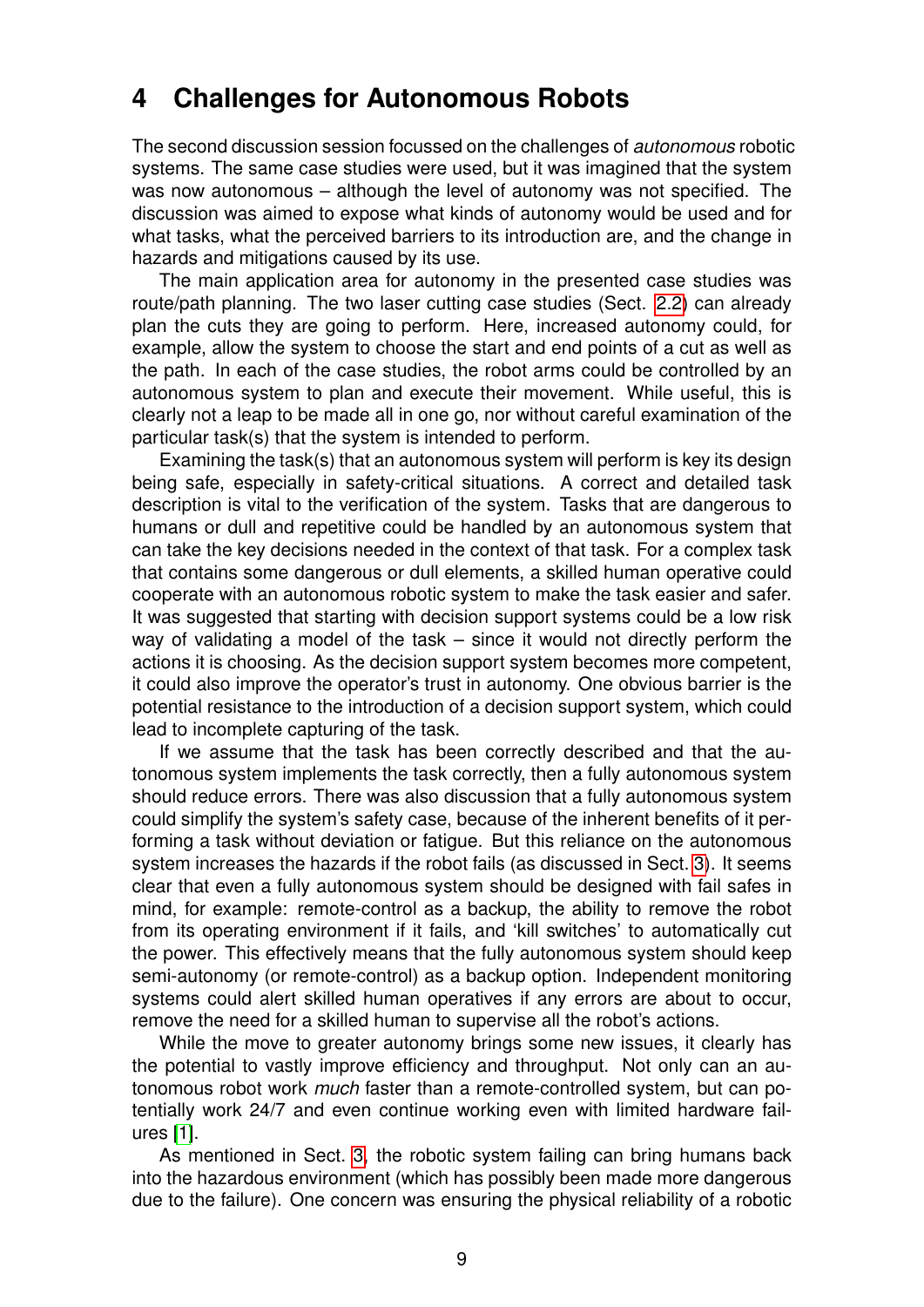system over time, which raised challenges about how the system copes with upgrades and reconfigurations of both hardware and software. This was linked to the system's reliance on its environment not changing, which could cause problems. For example, the MASCOT case study is deployed inside a reactor, which can warp due to the heat and forces of the plasma inside. If the system is not able to adapt then the system's navigation will start producing incorrect plans – plans that, for example, cause the robot to hit a wall. Further, the challenge of system decommissioning or disposal must be considered during the design of the system and analysis of the task it will perform. To avoid this issue increases the hazards for human workers and potentially creates an unnecessary amounts of radioactive 'dead' robots.

Some common barriers to implementing autonomous systems did appear from the discussions, some of which can be resolved with better communication. A large barrier is the mindset of the sector that safety must be hardwired and that no safety claims should (or can) be made about software. Overcoming this challenge requires a difficult culture change. Another difficult challenge is the fear of job losses through automation, which is regularly in the news; the use of autonomous systems should compliment existing skills, allowing human workers to operate more efficiently and safely. There are perceptions that nuclear operators do not want autonomy and that the regulator (the ONR) will not readily give permission for the use of autonomy. This stand-off seems to have stalled development of even semi-autonomous systems in the nuclear sector until very recently. There also seems to be the perception, within the nuclear industry, that all autonomy is unsafe. As mentioned in Sect. [1.1,](#page-2-1) the amenability of an autonomous system depends heavily on how the autonomy has been implemented. Finally, the potential impact on facility design (Sect. [3](#page-6-0) ) required for safe operation of semi- and fully-autonomous systems might prove difficult and costly for a lot of existing nuclear facilities because of their age.

Assuming that the challenges of using safety-critical software in the nuclear sector have been overcome, we need to ensure that the verification and validation techniques used are as robust as possible. This is because the software is now making decisions that have safety-critical consequences. One idea was to take a mixed-criticality approach; realising that some parts of the system are more safety-critical than others and using the strongest verification and validation techniques there, while still ensuring a baseline of safety and correctness for the less critical components. The intent, here, being to ease the verification and validation workload. Another discussion was about using 'self-certification', where the autonomous system is aware of its own safety and correctness properties and monitors its conformance with them at runtime. This is an ideal technique to be used alongside robust specification and design methods [\[3\]](#page-11-4).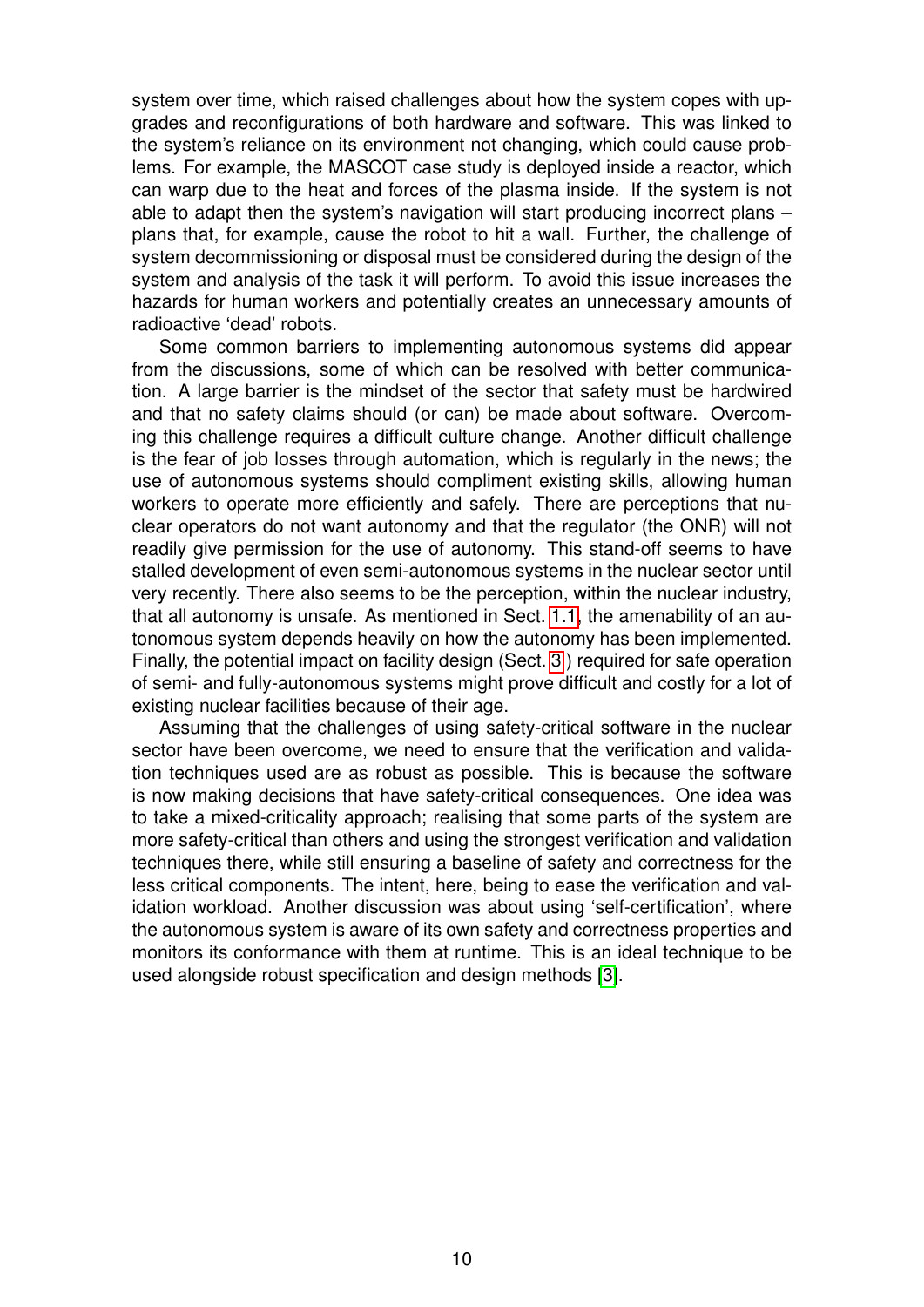# <span id="page-10-0"></span>**5 Conclusion**

The workshop proved a useful chance to get representatives of nuclear operators, the regulator, and supply chain talking about the introduction of robotics and autonomous systems in to the nuclear sector. Feedback from the attendees indicated a willingness to get to grips with what autonomous robotic systems can do in the nuclear sector, and how they might be built and verified so that they are acceptable to the ONR.

The presentation and discussion of what tasks autonomous robotic systems could be used for, and potential directions for the verification and certification of these systems, seemed to be particularly well received. There was still a mentality of relying on physical mitigations and distrusting any software, which indicates that robust and reliable software design and verification approaches must be used or developed. Hopefully this will build trust while producing reliable software. Thankfully, there was an acceptance in the discussions that this is more of a marathon than a sprint, which allows space for the nuclear industry to incrementally introduce autonomous systems in a safe and controlled way.

The introduction of an autonomous system to the working environment, as with the introduction of any computer-based system, should be handled carefully. It should be a more efficient tool, not a worker replacement. The autonomous system's requirements must be based on an analysis of parts of the task where human workers would most benefit from its introduction and where it will be most effective. The robot must complement the existing skills of the workforce, which requires careful requirements gathering. Further, the autonomous system must be designed so that it fits into the existing workflow, or a new workflow, in a way that is useable for workers. The discussions also identified that there will be new training requirements to ensure that workers are able to effectively use this new tool.

The relevant good practice for the development of autonomous systems is still being developed. To this end, guidelines on how best to design and build autonomous systems so that they are amenable to robust analysis and verification methods will be very useful to developers, as would recommendation for the evidence needed for the regulation of autonomous systems. The guidance for designing, developing, verifying, and using autonomous systems requires a much wider discussion than just one industrial sector. Some of these guidelines and recommendations may be sector-specific, but a large part will be applicable to autonomous systems no matter where they are used. Ethical and social concerns should also be considered to ensure that the use of autonomous systems technologies does not cause (potentially unseen) harm to workers and the public. Involving a wider group to develop and scrutinise such guidelines reduces the risk of gaps or unintentionally bad recommendations.